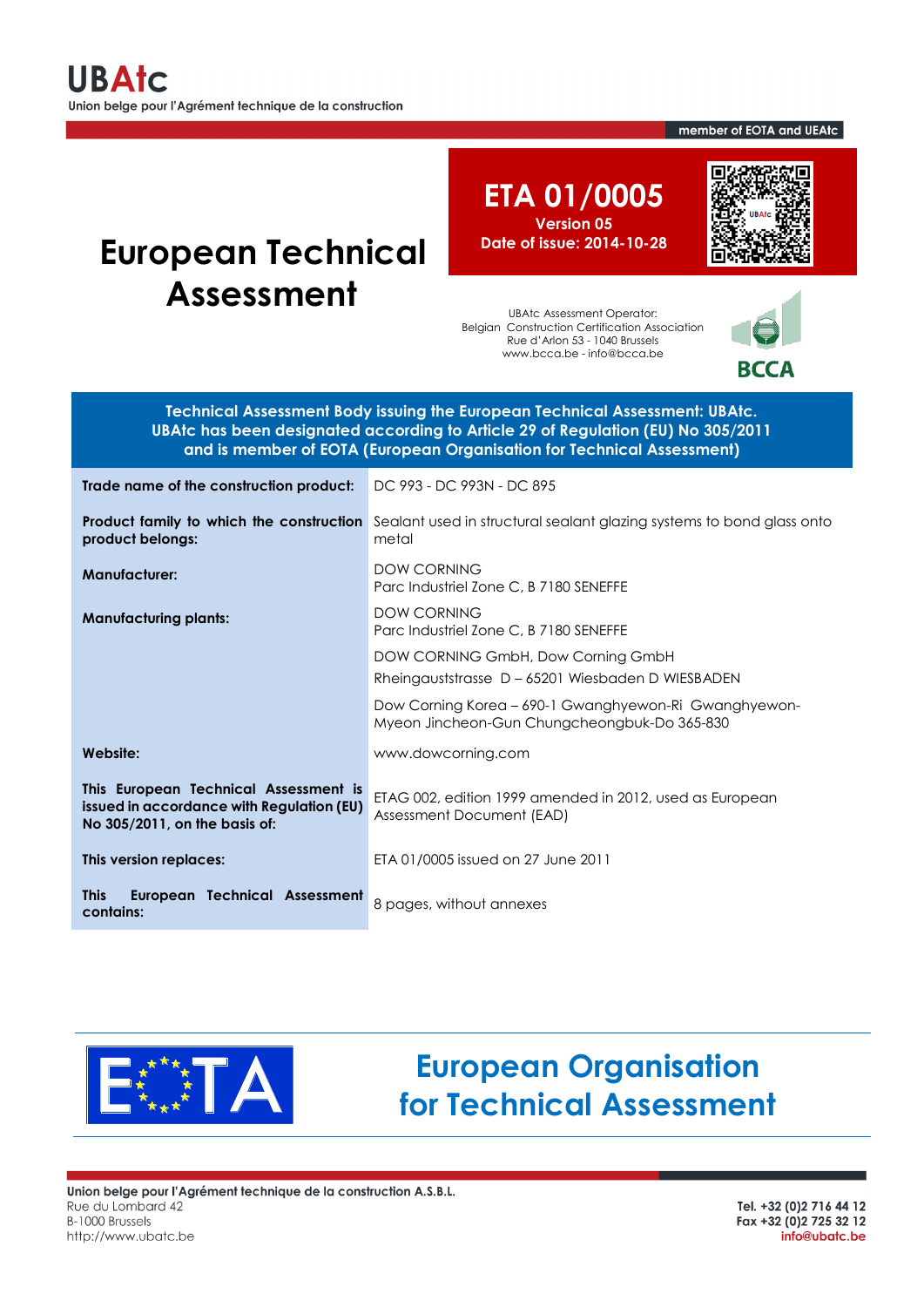# **Legal bases and general conditions**

This European Technical Assessment is issued by UBAtc (Union belge pour l'Agrément technique de la construction, i.e. Belgian Union for technical Approval in construction), in accordance with:

- Regulation (EU) N° 305/2011<sup>1</sup> of the European Parliament and of the Council of 9 March 2011 laying down harmonised conditions for the marketing of construction products and repealing Council Directive 89/106/EEC
- Commission Implementing Regulation (EU) N° 1062/2013<sup>2</sup> of 30 October 2013 on the format of the European Technical Assessment for construction products
- Guideline for European technical approval 002 (ETAG), used as European Assessment Document (EAD)

2 Under the provisions of Regulation (EU) No 305/2011, UBAtc is not authorized to check whether the provisions of this European Technical Assessment are met once the ETA has been issued.

3 The responsibility for the conformity of the performances of the products with this European Technical Assessment and the suitability of the products for the intended use remains with the holder of the European Technical Assessment.

4 Depending on the applicable Assessment and verification of constancy of performance (AVCP) system, (a) notified body(ies) may carry out third-party tasks in the process of assessment and verification of constancy of performance under this Regulation once the European Technical Assessment has been issued.

5 This European Technical Assessment allows the manufacturer of the construction product covered by this ETA to draw up a declaration of performance for the construction product.

6 CE marking should be affixed to all construction products for which the manufacturer has drawn up a declaration of performance.

7 This European Technical Assessment is not to be transferred to other manufacturers, agents of manufacturers, or manufacturing plants other than those indicated on page 1 of this European Technical Assessment.

8 The European Technical Assessment holder confirms to guarantee that the product(-s) to which this assessment relates, is/are produced and marketed in accordance with and comply with all applicable legal and regulatory provisions, including, without limitation, national and European legislation on the safety of products and services. The ETA-holder shall notify the UBAtc immediately in writing of any circumstance affecting the aforementioned guarantee. This assessment is issued under the condition that the aforementioned guarantee by the ETA-holder will be continuously observed.

9 According to Article 11(6) of Regulation (EU) N° 305/2011, when making a construction product available on the market, the manufacturer shall ensure that the product is accompanied by instructions and safety information in a language determined by the Member State concerned which can be easily understood by users. These instructions and safety information should fully correspond with the technical information about the product and its intended use which the manufacturer has submitted to the responsible Technical Assessment Body for the issuing of the European Technical Assessment.

Pursuant to Article 11(3) of Regulation (EU) N° 305/2011, manufacturers shall adequately take into account changes in the product-type and in the applicable harmonised technical specifications. Therefore, when the contents of the issued European Technical Assessment do not any longer correspond to the product-type, the manufacturer should refrain from using this European Technical Assessment as the basis for their declaration of performance.

11 All rights of exploitation in any form and by any means of this European Technical Assessment is reserved for UBAtc and the ETA-holder, subject to the provisions of the applicable UBAtc regulations.

12 Reproduction of this European Technical Assessment including transmission by electronic means shall be in full. However, partial reproduction can be made with the written consent of UBAtc. In this case partial reproduction has to be designated as such. Texts and drawings of advertising brochures shall not contradict or misuse the European Technical Assessment.

13 Subject to the application introduced, this European Technical Assessment is issued in English and may be issued by the UBAtc in its official languages. The translations correspond fully to the English reference version circulated in EOTA.

14 This European Technical Assessment, ETA 01/0005, was first issued on 28 October 2014 and replaces European Technical Approval, ETA 01/0005, issued on 27 June 2011.

 $\overline{a}$ 

<sup>1</sup> OJEU, L 88 of 2011/04/04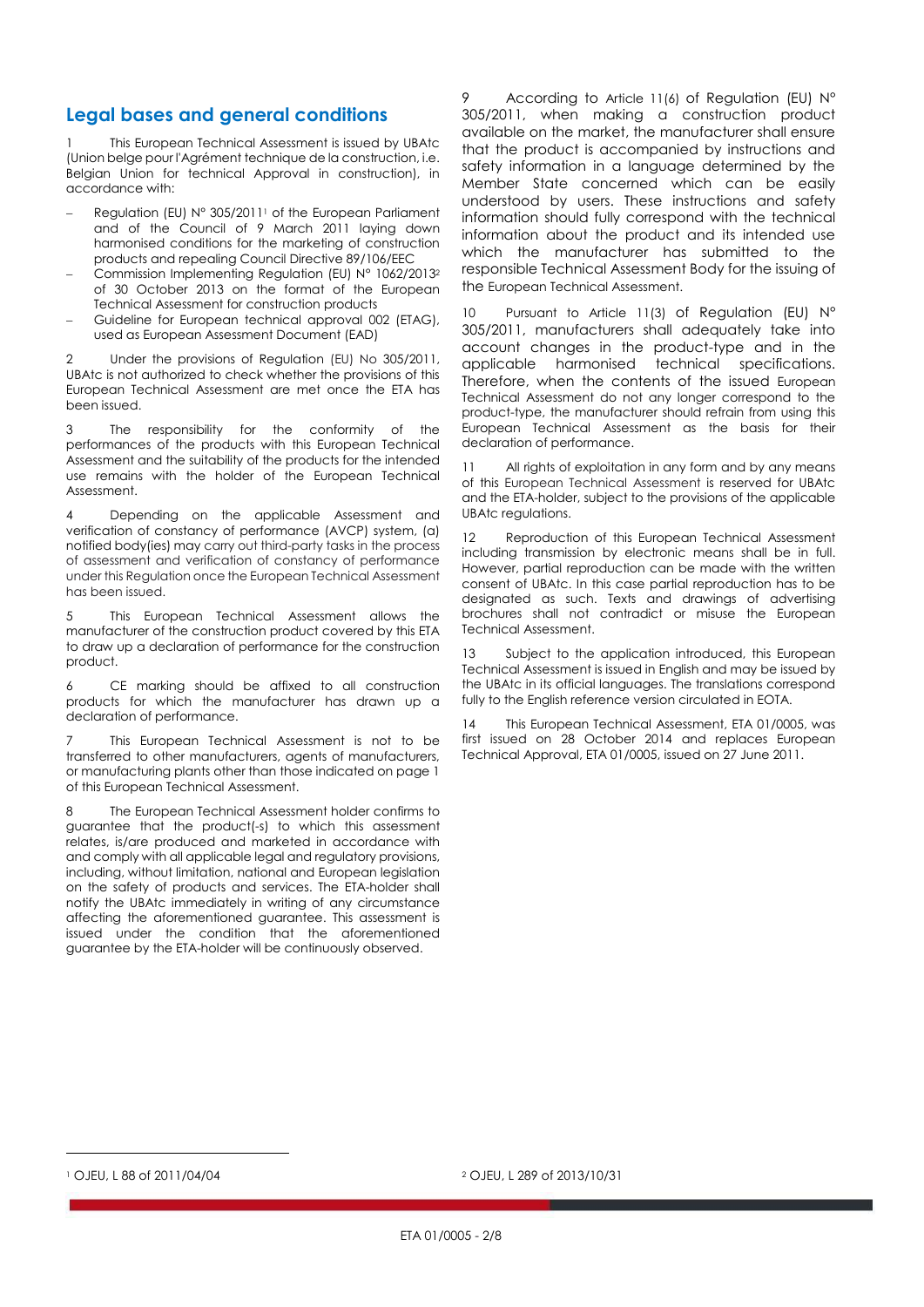# **Technical Provisions**

# **1 Technical description of the product**

# **1.1 Characteristics of the products**

## **1.1.1 General**

This ETA is being issued for the products specified on the cover page on the basis of agreed data/information, deposited with the UBAtc, which identifies the products that have been assessed and judged. Changes to the product/production process, which could result in the deposited data/information being incorrect, should be notified to the UBAtc before the changes are introduced. The UBAtc will decide whether or not such changes affect the ETA and consequently the validity of the CE marking on the basis of the ETA and if so whether further assessment/alterations to the ETA, shall be necessary.

## **1.1.2 Structural sealant DC 895**

The characteristics of the product are the following:

- Design stress in tension:  $\sigma$ des = 0,14 MPa
- Design stress in dynamic shear:  $\tau$ des = 0,14 MPa
- Elastic modulus in tension or compression tangential to the origin:  $E0 = 0.9$  MPa
- Elastic modulus in shear tangential to the origin  $G0 = 0.3$  $MP<sub>0</sub>$
- Working time (at 25°C, 50% R.H.): 15 minutes
- Skin over time (at 25°C, 50% R.H.): 15 minutes
- Tack-free time (at 25°C, 50% R.H.): 30 to 50 minutes
- Time before transport of the bonded frame: The minimum time before transport is normally 21 days. Nevertheless, earlier transportation on work site is allowed if the following two conditions are respected (see ETAG Table 10 checks during production): The tested H-samples give the result: Rupture 100% cohesive and breaking stress  $\geq 0.7$  MPa.

#### **Table 1 – DC 895: Structural Sealant - identification characteristics**

| Test                          | <b>ETAG</b><br>ref. | Result                                     |
|-------------------------------|---------------------|--------------------------------------------|
| Specific mass                 | 5.2.1.1             | $Vmean = 1.45$<br>$(1,4 \text{ to } 1,55)$ |
| Hardness A                    | 5.2.1.2             | Mean of 33 (minimum<br>of 32)              |
| Thermogravimetric<br>analysis | 5.2.1.3             | Curve kept in the ETA<br>technical file    |
| Colour                        | 5.2.1.4             | <b>Black colour</b>                        |

## **1.1.3 Structural sealant DC 993 / DC 993N**

The characteristics of the product are the following:

- Design stress in tension black :  $\sigma_{des} = 0.14$  MPa
- Design stress in dynamic shear:  $\tau_{des} = 0.11$  MPa
- Design stress in static shear :  $\tau_{\infty}$  = 0,011 MPa
- Elastic modulus in tension or compression tangential to the origin:  $E_0 = 1.4$  MPa
- Elastic modulus in shear tangential to the origin  $G_0 = 0.47$  $MP<sub>0</sub>$
- Working time (at 25°C, 50% R.H.) : 10 to 30 minutes
- Skin over time (at 25°C, 50% R.H.) : bi-component not applicable
- Tack-free time (at 25°C, 50% R.H.) : 80 to 100 minutes
- Time before transport: Transportation on work site is allowed if the following two conditions are respected (see ETAG Table 10 checks during production): The tested Hsamples give the following result: Rupture 100% cohesive and breaking stress  $\geq 0.7$  MPa.

#### **Table 2 – DC 993 DC 993N: Structural Sealant - identification characteristics**

| Test                                     | <b>ETAG</b><br>ref. | Result                                                             |  |
|------------------------------------------|---------------------|--------------------------------------------------------------------|--|
| Specific mass (mixed at<br>$10/1$ ratio) | 5.2.1.1             | Vmean = $1,33$ ( $\pm$ 0,023)                                      |  |
| Hardness A                               | 5.2.1.2             | $40 \pm 10$                                                        |  |
| Thermogravimetric<br>analysis            | 5.2.1.3             | Curve kept in<br><b>FTA</b><br>technical file                      |  |
| Colour                                   | 5.2.1.4             | From black to white<br>color and all the grey<br>scales in-between |  |

## **1.1.4 Ancillary products for structural seal adhesion surface preparation**

#### **1.1.4.1 DC 895**

Cleaning product:

- R40 manufacturer DOW CORNING
- Organic cleaner (isopropanol / acetone)

Primer:

- DC 1200 manufacturer DOW CORNING
- Silane solution in an organic solvent

#### **1.1.4.2 DC 993 and DC 993N**

Cleaning product:

- R40 manufacturer DOW CORNING
- Organic cleaner (isopropanol / acetone)

#### Primer:

- DC 1200-OS manufacturer DOW CORNING
- Silane solution in an organic solvent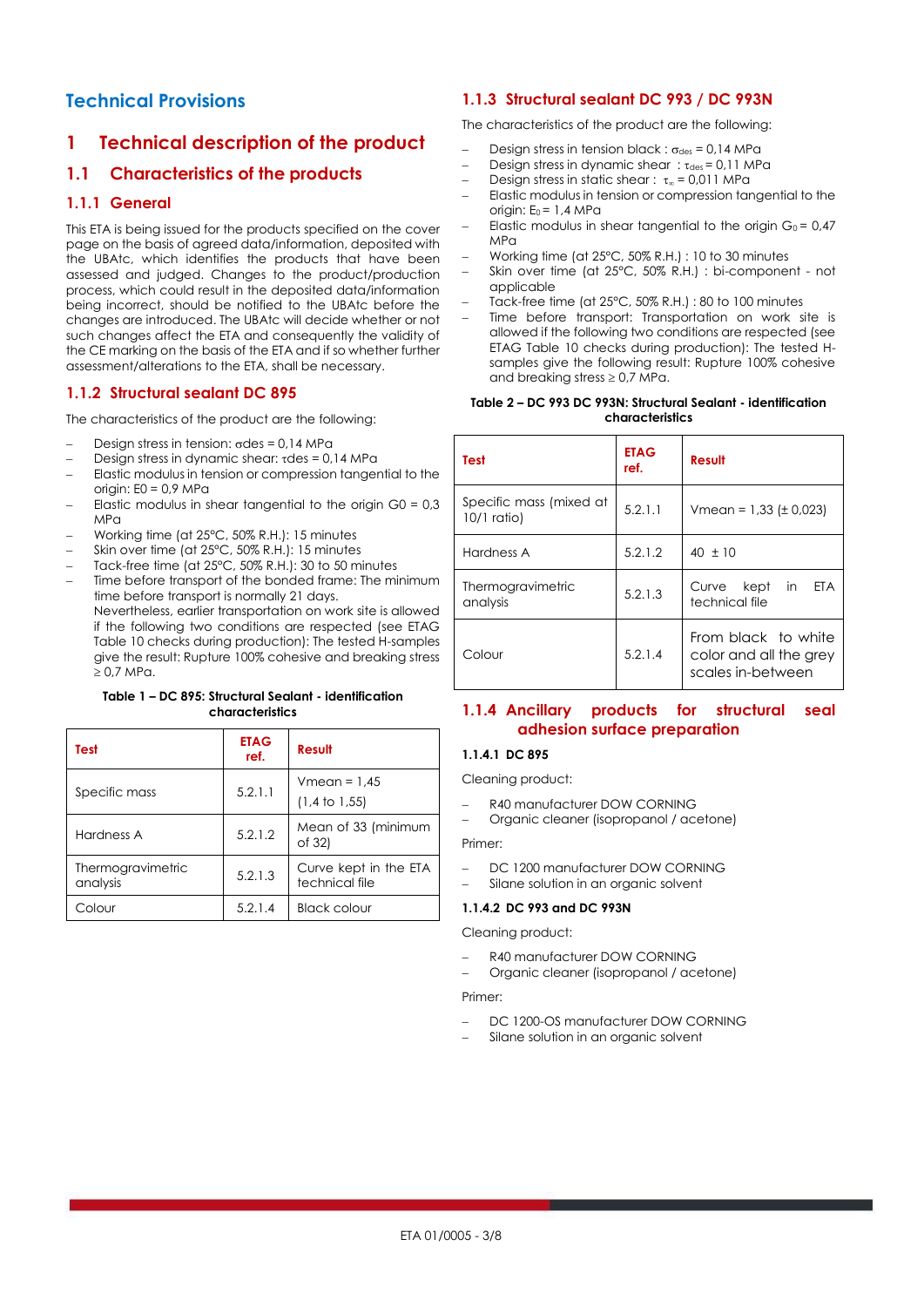# **2 Specification of the intended use(s) in accordance with the applicable EAD**

## **2.1 General**

Structural sealants DC 895 and DC993 / DC 993N are silicone based sealants intended to be used in structural sealant glazing system (SSGS) to bond glazing products on metallic structural seal support frames. Suitable substrates are defined for each sealant in the present ETA § 4.2.2.3.

Sealant DC 895 is a single component sealant which can be used in structural glazing systems types I or II as per ETAG 002 SSGS table 1, while DC 993 / DC 993N is a bi-component sealant which can be used in structural glazing systems types I, II, III, IV as per ETAG 002 SSGS table 1.

The essential requirements ER2 Safety in case of fire, ER3 Hygiene, health and environment, ER4 Safety in use, ER6 Energy economy and heat retention shall be fulfilled. Failure of the structural bond might cause risk to human life and/or have considerable economic consequences.

The provisions made in this European Technical Assessment are based on the assumed working life of the SSGS of 25 years3.

## **2.2 Provisions related to manufacturing, packaging and storage**

### **2.2.1 DC 895**

Structural sealant DC 895 is fabricated and packaged by the firm Dow Corning Seneffe Belgium

The maximum storage duration of the sealant is 12 months after the fabrication date in its original unopened packaging, when stored below 30°C.

## **2.2.2 DC 993 DC 993N**

The structural sealant DC 993/ DC 993N is fabricated and packaged in the following sites:

- The base : Dow Corning Seneffe Belgium and Jincheon Korea,
- The catalyst is fabricated and packaged by the firm Dow Corning Wiesbaden Germany and Jincheon Korea.

The maximum storage duration of the sealant is 14 months for the base and 14 months for the catalyst after the fabrication date in their original unopened packaging, when stored below 30°C.

## **2.3 Provisions related to the design and use of the product**

#### **2.3.1 Design rules**

 $\overline{a}$ 

#### **2.3.1.1 Structural seal design**

See method of calculation in ETAG 002

#### **2.3.1.2 Suitable substrates for structural adhesion surface**

The generic types of suitable adhesion substrates are being specified as a function of the structural sealant only as indication.

Except for the float glass, the combination of a particular substrate of the generic types of substrates given in the table 1 and a structural sealant shall be assessed in the framework SSGS ETA by passing the following set of tests by reference to the ETAG 002 , § 5.1.4.1.1, 5.1.4.2.1, 5.1.4.2.2, 5.1.4.2.3, 5.1.4.2.4, 5.1.4.2.5.

In addition this particular substrate for structural seal adhesion surface has to be identified and assessed as per the relevant § of the chapter 5 and 6 of the ETAG 002.

|  |  |  | Table 3 – Structural Sealants – Generic type of substrates |
|--|--|--|------------------------------------------------------------|
|  |  |  |                                                            |

| Generic types of<br>substrates | <b>DC 895</b> | <b>DC 993</b><br><b>DC 993N</b> |
|--------------------------------|---------------|---------------------------------|
| Glass                          | Suitable      | Suitable                        |
| Coated glass                   | Suitable      | Suitable                        |
| Stainless steel                | Suitable      | Suitable                        |
| Anodised<br>aluminium          | Suitable      | Suitable                        |

#### **2.3.1.3 Drainage and ventilation**

Water stagnation is not allowed in the vicinity of the structural seal. Therefore, SSGS shall be designed with an efficient water tightness assisted by drainage and ventilation or by the absence of any void or cavity close to the IG seal.

#### **2.3.1.4 Transfer of the infill loading on the building structure via the structural sealant**

DC 895 is suitable to be used in SSGS type I or II as defined in ETAG 002. This means that the SSGS shall be equipped with mechanical self-weight devices in order to transfer the dead load of the glass to the façade structure.

DC 993 / DC 993N is suitable to be used in SSGS type I to IV as defined in ETAG 002. This means that the SSGS may or may not be equipped with mechanical self-weight devices.

#### **2.3.1.5 Resistance to tearing**

DC 993 / DC 993N and DC 895 sealants are category 1 sealant according ETAG 002 § 6.1.4.6.4 and inserts in the sealant joint are allowed.

## **2.3.2 Application of the sealant**

#### **2.3.2.1 Description of the structural sealant application**

European Technical Assessments for structural sealant glazing kits shall specify the sealant application; in particular, the ETA shall specify the cleaning product to be used as well as the primer, if required, and the method of application.

<sup>&</sup>lt;sup>3</sup> The indications given as to the working life of the products cannot be interpreted as a guarantee given by the ETA-holder or the assessment body. It should only be regarded as a means for specifiers to choose the appropriate criteria for this product in relation to the expected, economically reasonable working life of the works.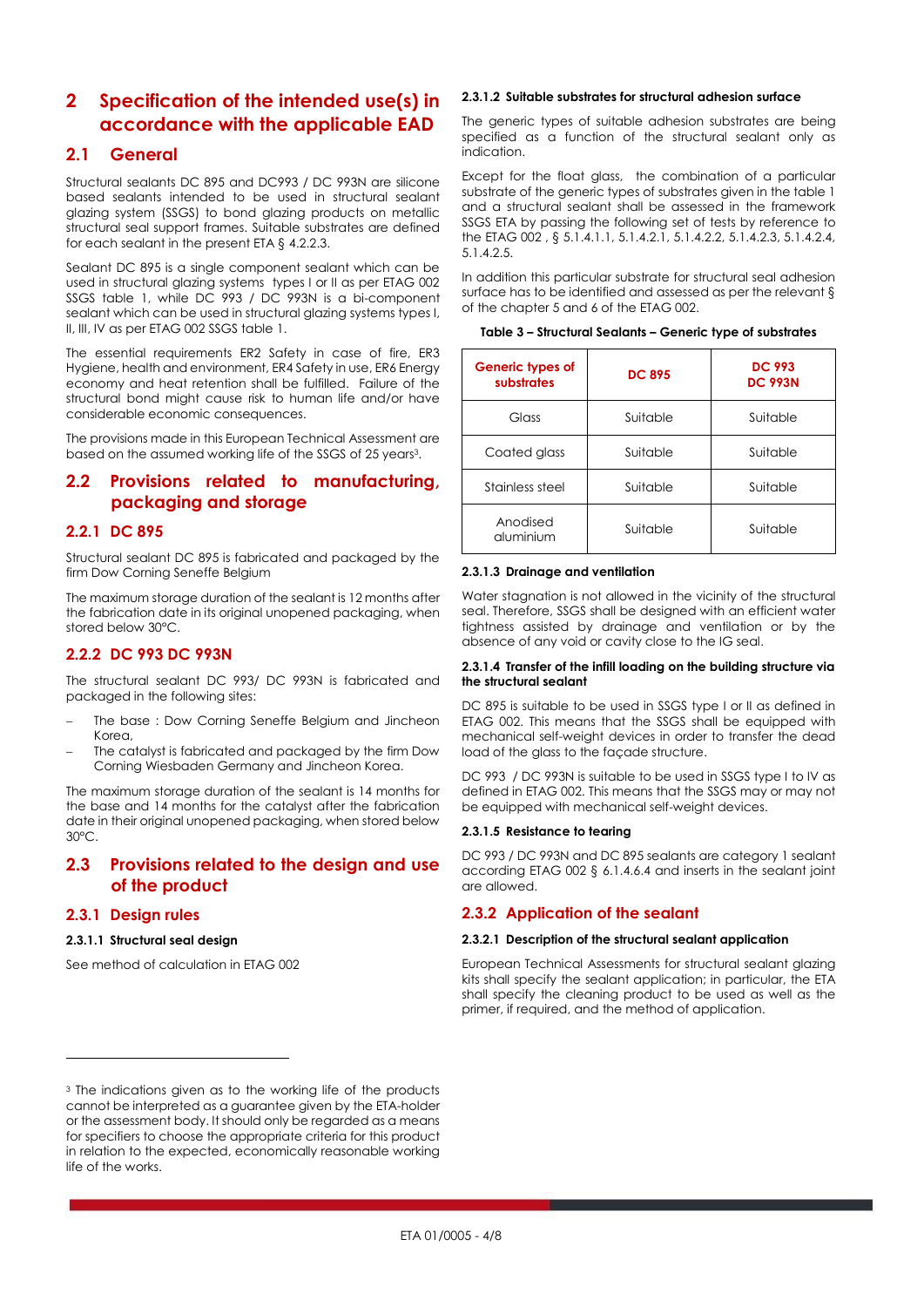#### **2.3.2.2 General technical conditions**

**Dow Corning DC 895** sealant has to be applied between 5 and 35°C in a dust free location. The seal needs to be tooled before the skin-over time has been reached, preferably within 10 minutes after the extrusion. It is important to realise that the skinover time can vary with temperature and relative humidity.

After the skin-over time has been reached, there should be no further relative movement induced between the glass and the metal frame.

**Dow Corning DC 993 DC 993 N** needs to be mixed at a ratio base/catalyst by weight of 10/1 (min. 9/1 and max. 11/1). The Dow Corning DC 993/ DC 993N sealant has to be applied between 5 and 35°C in a dust free location. The joint needs to be tooled before the snap time has been reached, preferably within 10 minutes after the extrusion. It is important to realise that the snap time can vary with temperature and relative humidity.

After the snap time has been reached, there should be no relative movement induced anymore between the glass and the metal frame.

In all cases, it should be checked that there is no condensation on the substrates prior to the sealant application.

#### **2.3.3 Recommendation for façade cleaning**

It is recommended to use the following product for façade cleaning:

- cleaning agent EXTRAN 02 Neutral -MERK dilution 2% for DC 895 and DC 993 - DC 993N
- cleaning agent PRIL dilution 1% for DC 993 / DC 993N

Nevertheless, the assessment of the façade cleaning product must be done in the framework of the ETA for the structural sealant glazing kit in order to check that those cleaning agents do not affect other kit products (gaskets, weather sealant, …

## **2.3.4 Chemical compatibility**

The chemical compatibility has to be assessed in the framework of the ETA for the structural sealant glazing kit as required by the ETAG 002 SSGS, § 5.1.4.2.5.

In the assessment procedure of the present ETA, the following combinations of products have been evaluated as satisfactory.

- The structural sealant DC 895 is compatible with the NORTON spacer V2100.
- The structural sealant DC 993 / DC 993N is compatible with the NORTON spacers V2100 and V3100.

#### **2.3.5 Responsibility of the manufacturer**

It is the responsibility of the ETA holder to ensure that the information on the sealant characteristics and on the sealant extrusion is given to the person(s) concerned. This information may be provided by reproduction of the relevant parts of this European Technical Assessment.

# **3 Performance of the product and references to the methods used for its assessment**

The assessment of the fitness for use of the structural sealant for the intended use in relation to the requirements for safety in case of fire; safety in use; hygiene health and environment; energy economy and heat retention; in the sense of the Essential Requirements 2, 3, 4 and 6, has been made in accordance with the "Guideline for European Technical Assessment for Structural Sealant Glazing Systems (ETAG 002).

Where the guideline allows for classifications and/or choice, the selection specified below has been made.

#### **ER2 Safety in case of fire**

The behaviour in case of fire has to be assessed in the framework of the ETA for the structural sealant glazing kit

#### **ER3 Hygiene, health and environment**

In matter of "Dangerous substances", the sealant manufacturer made a declaration of conformity to the Council Directive 76/769/EEC published in "Official Journal of the European Communities" of 27/07/1976 and its amendments.

#### **ER4 Safety in use**

The product has been successfully subjected to the following tests, which are relevant for sealant: 5.1.4.1.1, 5.1.4.1.2, 5.1.4.2.1, 5.1.4.2.2, 5.1.4.2.3, 5.1.4.2.4, 5.1.4.2.5, 5.1.4.6.1, 5.1.4.6.2, 5.1.4.6.3, 5.1.4.6.4, 5.1.4.6.5, 5.1.4.6.7, 5.2.1.1, 5.2.1.2, 5.2.1.3, 5.2.1.4, with reference to ETAG 002

#### **ER6 Energy economy and heat retention**

Determination of thermal insulation and susceptibility to condensation - Calculation method

As a function of the design and the glazing chosen for the SSGS kits, thermal modelling may be undertaken with various computer software packages. To use the results of these programmes, it is necessary to ensure that they are at least two-dimensional and cover all the required parameters.

The generally accepted value of the thermal conductivity  $(\lambda$ value) of the structural sealant to be used in thermal modelling for assessment of the thermal performance is 0,35 W/m K (EN ISO 10456).

#### **Durability**

The durability of the fitness for use of the structural sealants in structural bond has been demonstrated as follows:

All the specific aspects of durability have been covered under the headings above, more particularly ER4 Safety in use.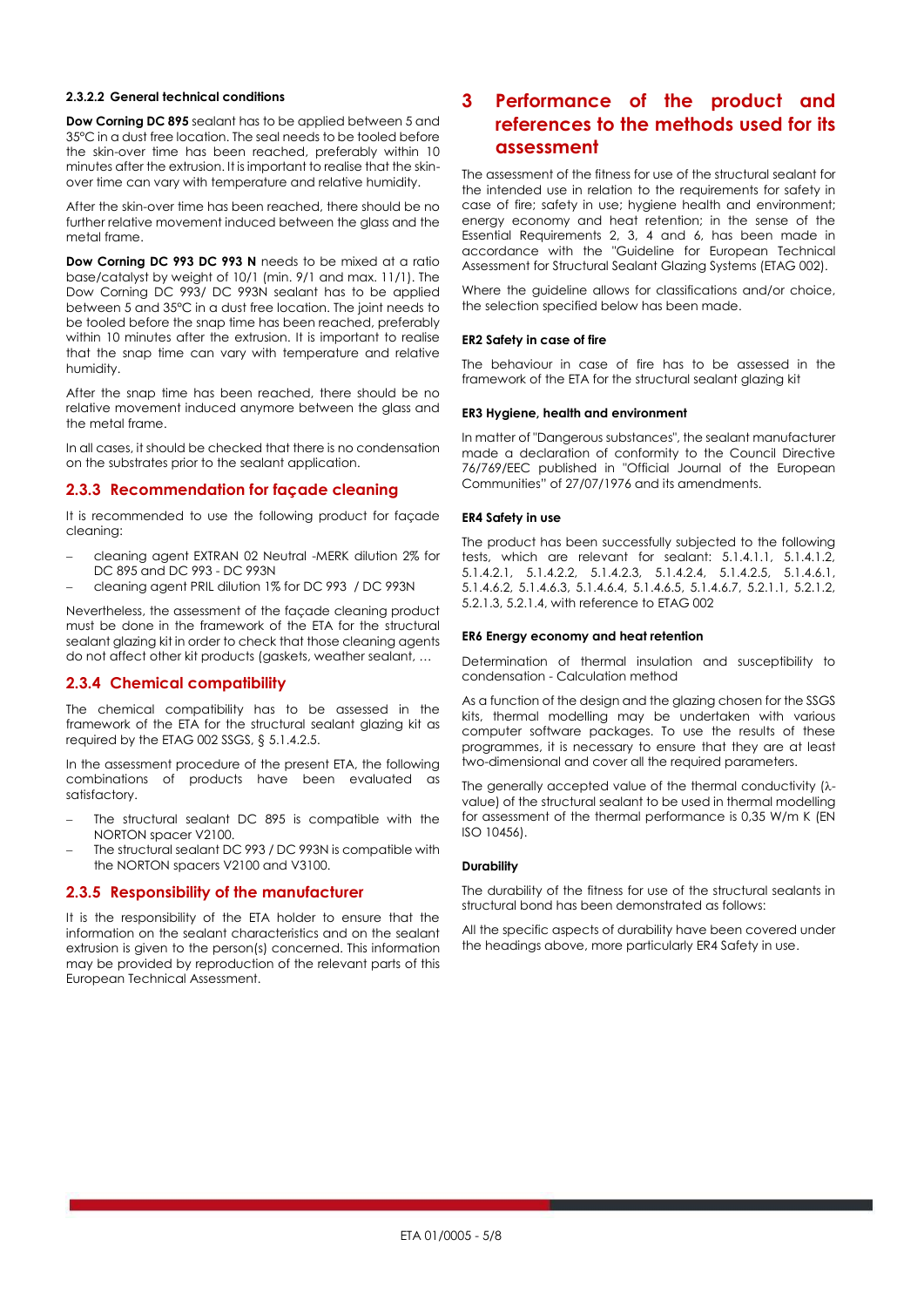# **4 Assessment and verification of constancy of performance (AVCP) system applied, with reference to its legal base**

In accordance with Regulation (EU) N° 305/2011, Article 65, Directive 89/106/EEC is repealed, but references to the repealed Directive shall be construed as references to the Regulation.

The systems of attestation of conformity specified by the European Commission detailed in EC Decision 96/582/EC<sup>4</sup> are as follows:

- System 1 (without audit testing of samples) for SSG kits Type II and IV;
- System 2+ (first possibility, including certification of the factory production control (FPC) by an approved body on the basis of its continuous surveillance, assessment and assessment) for SSG kits Type I and III

The system(s) of assessment and verification of constancy of performance are shown in the following Table.

| Table 4 – System(s) of assessment and verification of |
|-------------------------------------------------------|
| constancy of performance                              |

| Product(s)                                                  | <b>Intended</b><br>use(s) | Level(s)<br>or<br>class(es) | <b>Assessment and</b><br>verification of<br>constancy of<br>performance<br>$system(s)*$ |  |
|-------------------------------------------------------------|---------------------------|-----------------------------|-----------------------------------------------------------------------------------------|--|
| Structural<br>sealant<br>glazing<br>kits<br>type II and IV  | External                  | none                        |                                                                                         |  |
| Structural<br>sealant<br>kits.<br>glazing<br>type I and III | walls and<br>roofs        | none                        | $2+$                                                                                    |  |
| * See Annex V to Regulation (EU) N° 305/2011                |                           |                             |                                                                                         |  |

The structural sealant being a component put on the market as such, it is impossible to determine in advance the Type of the kits in which the sealant is to be used. As a consequence, only system 1 applies.

# **5 Technical details necessary for the implementation of the AVCP system**

# **5.1 Tasks for the ETA-holder**

## <span id="page-5-0"></span>**5.1.1 Factory production control (FPC)**

#### **5.1.1.1 General**

The manufacturer shall establish, document and maintain a FPC system to ensure that the products placed on the market conform to the stated performance characteristics. The FPC system shall consist of procedures, regular inspections and tests and/or assessments and the use of the results to control raw and other incoming materials or components, equipment, the production process and the product.

A FPC system conforming with the requirements of EN ISO 9001, and made specific to the requirements of this ETA, is considered to satisfy the above requirements.

The results of inspections, tests or assessments requiring action shall be recorded, as shall any action taken. The action to be taken when control values or criteria are not met shall be recorded.

#### **5.1.1.2 Equipment**

All weighing, measuring and testing equipment shall be calibrated and regularly inspected according to documented procedures, frequencies and criteria.

#### **5.1.1.3 Raw materials and components**

The specifications of all incoming raw materials and components shall be documented, as shall the inspection scheme for ensuring their conformity.

#### **5.1.1.4 Non-conforming products**

In the event of any non-conformity of any product, that product shall be placed into quarantine and action taken to rectify the cause of the non-conformity. Products may not subsequently be dispatched until the problem has been resolved.

#### **5.1.1.5 Tests and frequencies**

All the elements, requirements and provisions adopted by the manufacturer are documented in a systematic manner in the form of written policies and procedures. This production control system ensures that the product is in conformity with the European Technical Assessment (ETA).

The FPC involves the following tests: Appearance, flow, specific gravity, application rate, curing, hardness, elongation at break, tensile at break, modulus at 50% and 100% elongation, peel adhesion and cohesive failure.

In the context of structural sealants, it is necessary for the manufacturer to undertake adhesion/cohesion tests to rupture after thermal conditioning as described in ETAG 002 §8.3.2.4, checks on incoming material (i) and on each batch of sealant. The testing of "H" pieces, peel tests, as part of FPC provides the necessary evidence.

 $\overline{a}$ 

<sup>4</sup> Commission decision of 24/06/96, published in the EC Official Journal L254 of 08/10/96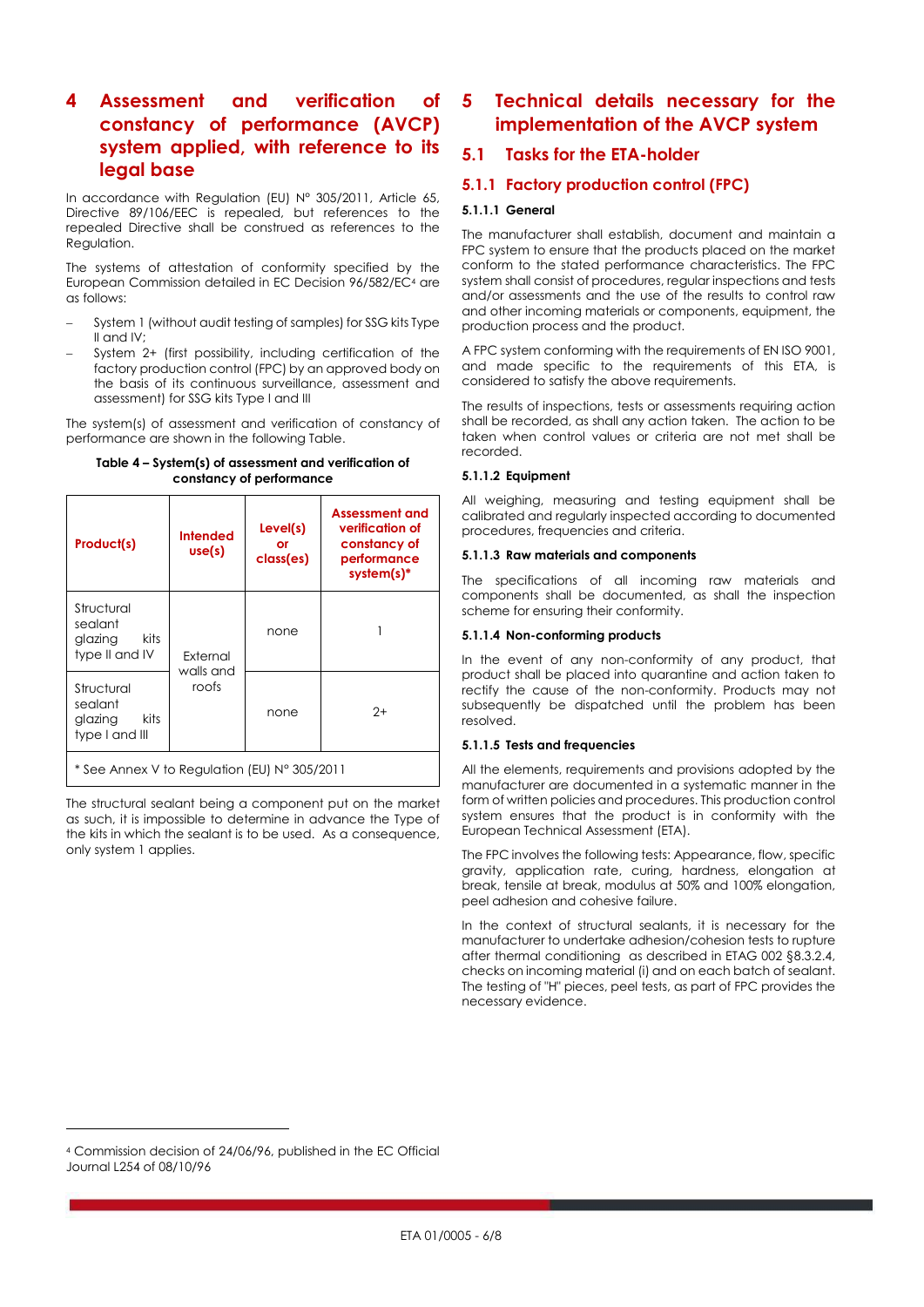## **5.2 Tasks for the Technical Assessment Body**

### **5.2.1 Initial Type Testing**

Assessment tests on the sealant have been conducted under the responsibility by the assessment body (UBAtc) in accordance with Chapter 5 of the ETAG 002. The assessment body (UBAtc) has assessed the results of these tests in accordance with Chapter 6 of this ETAG, as part of the ETA issuing procedure. These tests should be used for the purposes of Initial Type Testing.

As required by the System 1, this work is to be validated by the assessment body for Certification of Conformity purposes.

## **5.2.2 Assessment of the factory production control - Initial inspection and continuous surveillance**

Assessment of the FPC is the responsibility of a Notified Body

An assessment shall be carried out on the required manufacturing steps of each manufacturing plant to demonstrate that the factory production control is in conformity with the ETA and any subsidiary information. This assessment is based on an initial inspection of the factory.

Subsequently continuous surveillance of factory production control is necessary to ensure continuing conformity with the ETA. This continuous surveillance is performed as per ETA § [5.1.1](#page-5-0)

It is recommended that surveillance inspections should be conducted at least twice a year.

## **6 Bibliography**

ETAG 002 Structural sealant glazing kits Edition November 1999 1st amendment: October 2001- 2nd amendment: November 2005 - 3rd amendment: May 2012.